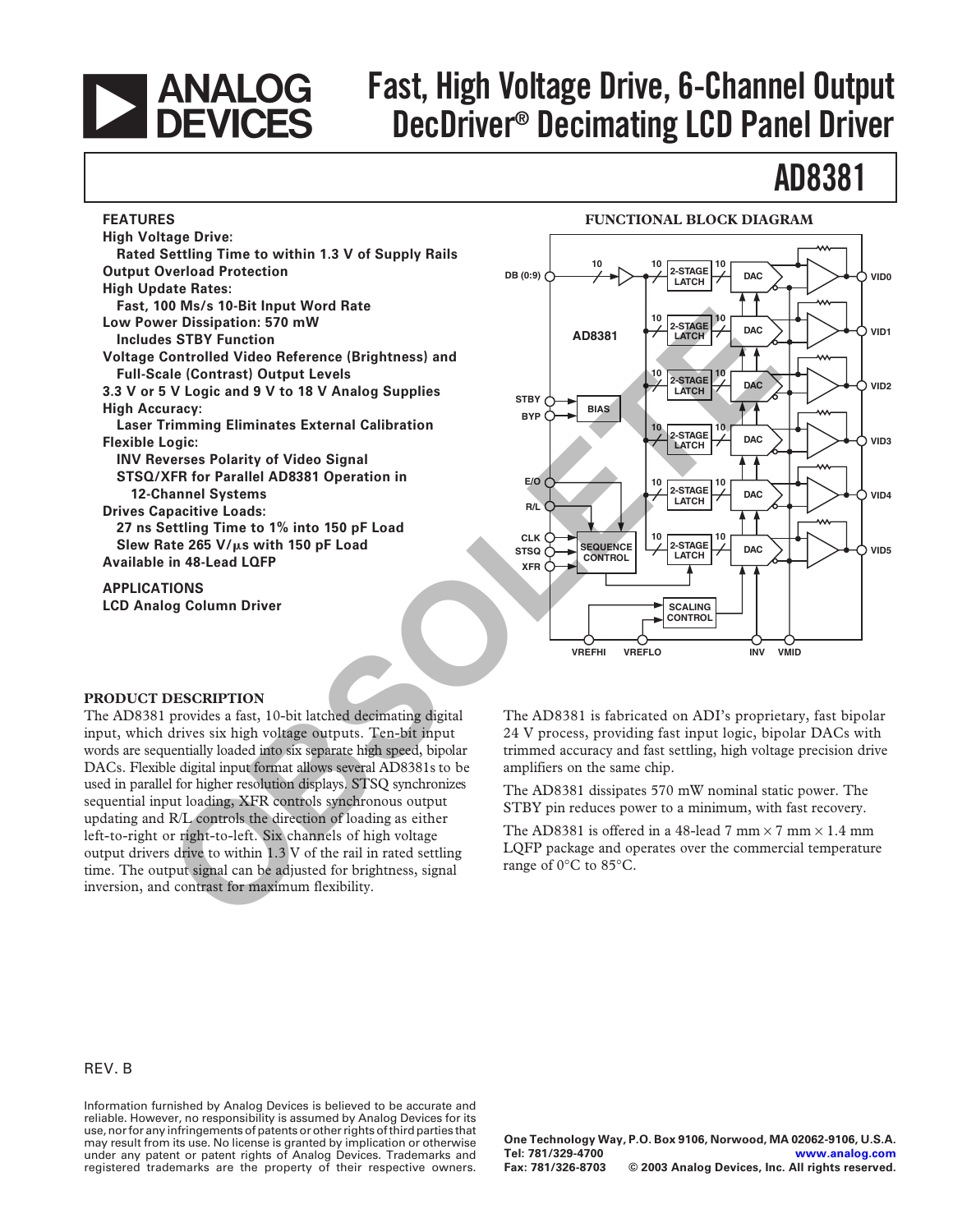#### $AD8381-SPECIFICATIONS <sup>(@ 25°C, AVCC = 15.5 V, DVCC = 3.3 V, VREFLO = VMID = 7 V, VREFHI = 9.5 V, T_{MIN} = 0°C, T_{MAN} = 85°C, unless otherwise noted.)</sup>$  $T_{MIN} = 0$ °C,  $T_{MAX} = 85$ °C, unless otherwise noted.)

| Model                                                                                                                                                                                                                                                                                                                                                                                                                                  | <b>Conditions</b>                                                                  | Min                                                                                  | Typ                                                 | Max                                                               | Unit                                                                                  |
|----------------------------------------------------------------------------------------------------------------------------------------------------------------------------------------------------------------------------------------------------------------------------------------------------------------------------------------------------------------------------------------------------------------------------------------|------------------------------------------------------------------------------------|--------------------------------------------------------------------------------------|-----------------------------------------------------|-------------------------------------------------------------------|---------------------------------------------------------------------------------------|
| VIDEO DC PERFORMANCE <sup>1</sup><br><b>VDE</b><br><b>VCME</b>                                                                                                                                                                                                                                                                                                                                                                         | $TMIN$ to $TMAX$<br>DAC Code 450 to 800<br>DAC Code 450 to 800                     | $-7.5$<br>$-3.5$                                                                     | $+1.0$<br>$+0.5$                                    | $+7.5$<br>$+3.5$                                                  | mV<br>mV                                                                              |
| REFERENCE INPUTS<br>VMID Range <sup>2</sup><br><b>VMID Bias Current</b><br><b>VREFHI</b><br><b>VREFLO</b><br>VREFHI Input Resistance<br><b>VREFLO Bias Current</b><br><b>VREFHI</b> Input Current<br>VFS Range <sup>3</sup>                                                                                                                                                                                                            | $(VREFHI - VREFLO) = 2.5 V$<br>to VREFLO                                           | 6.25<br><b>VREFLO</b><br>$VMID - 0.5$<br>$\mathbf{0}$                                | 35<br>20<br>0.01<br>125                             | 9.25<br>77<br><b>AVCC</b><br><b>VREFHI</b><br>0.07<br>165<br>5.75 | V<br>μA<br>V<br>V<br>$k\Omega$<br>μA<br>μA<br>V                                       |
| <b>RESOLUTION</b><br>Coding                                                                                                                                                                                                                                                                                                                                                                                                            | Binary                                                                             | 10                                                                                   |                                                     |                                                                   | <b>Bits</b>                                                                           |
| DIGITAL INPUT CHARACTERISTICS<br>Input Data Update Rate<br>CLK to Data Setup Time: t <sub>1</sub><br>CLK to STSQ Setup Time: t <sub>3</sub><br>CLK to XFR Setup Time: t <sub>5</sub><br>CLK to Data Hold Time: t2<br>CLK to STSQ Hold Time: t <sub>4</sub><br>CLK to XFR Hold Time: t <sub>6</sub><br>$t$ CLK HIGH<br>$t_{\text{CLK ~LOW}}$<br>$C_{IN}$<br>$I_{\rm IH}$<br>$I_{IL}$<br>$\rm V_{IH}$<br>$\rm V_{II}$<br>V <sub>TH</sub> | CLK Rise and Fall Time $= 5$ ns<br><b>NRZ</b><br>$E/O = HIGH$<br>Threshold Voltage | $\mathbf{0}$<br>$\overline{0}$<br>0<br>5<br>5<br>$\overline{5}$<br>4.5<br>3.5<br>2.0 | 0.6<br>0.05<br>1.4                                  | 100<br>3<br>0.7<br>0.16<br>0.8                                    | Ms/s<br>ns<br>ns<br>ns<br>ns<br>ns<br>ns<br>ns<br>ns<br>pF<br>μA<br>μA<br>V<br>V<br>V |
| VIDEO OUTPUT CHARACTERISTICS<br>Output Voltage Swing<br>CLK to VID Delay <sup>4</sup> : $t_7$<br>INV to VID Delay<br>Output Current<br>Output Resistance                                                                                                                                                                                                                                                                               | AVCC - VOH, VOL - AGND<br>50% of VIDx<br>50% of VIDx                               | 13.5<br>12<br>30                                                                     | $\mathbf{1}$<br>15.5<br>14<br>75<br>29              | 1.3<br>17.5<br>16                                                 | V<br>ns<br>ns<br>mA<br>$\Omega$                                                       |
| VIDEO OUTPUT DYNAMIC PERFORMANCE<br>Data Switching Slew Rate<br>Invert Switching Slew Rate<br>Data Switching Settling Time to 1%<br>Data Switching Settling Time to 0.25%<br>Invert Switching Settling Time to 1%<br>Invert Switching Settling Time to 0.25%<br>CLK and Data Feedthrough <sup>5</sup><br>All-Hostile Crosstalk <sup>6</sup><br>Amplitude<br>Glitch Duration                                                            | $T_{MIN}$ to $T_{MAX}$ , $\overline{V}_0$ = 5 V Step, $C_L$ = 150 pF               |                                                                                      | 265<br>410<br>27<br>50<br>33<br>55<br>5<br>50<br>45 | 32<br>75<br>40<br>100                                             | $V/\mu s$<br>$V/\mu s$<br>ns<br>ns<br>ns<br>ns<br>mV p-p<br>$mV$ p-p<br>ns            |
| <b>POWER SUPPLY</b><br>Supply Rejection (VDE)<br>DVCC, Operating Range<br>DVCC, Quiescent Current<br>AVCC, Operating Range<br>Total AVCC Quiescent Current<br>STBY AVCC Current<br><b>STBY DVCC Current</b>                                                                                                                                                                                                                            | $AVCCx = +15.5 V \pm 1 V$<br>$\mathrm{STBY} = \mathrm{H}$<br>$STBY = H$            | 3<br>9                                                                               | 0.6<br>18<br>33<br>1.8<br>0.03                      | 5.5<br>25<br>18<br>40<br>$\overline{3}$<br>0.1                    | mV/V<br>V<br>mA<br>V<br>mA<br>mA<br>mA                                                |
| OPERATING TEMPERATURE RANGE                                                                                                                                                                                                                                                                                                                                                                                                            |                                                                                    | $\mathbf{0}$                                                                         |                                                     | 85                                                                | $^{\circ}C$                                                                           |

NOTES

1 VDE = Differential error voltage. VCME = Common-mode error voltage. See the Theory of Operation section.

<sup>2</sup>See Figure 6 in Theory of Operation section.<br><sup>3</sup>WFS = 2 × (VREFHI – VREFLO). See the Theory of Operation section.<br><sup>4</sup>Measured from 50% of folling CLK adge to 50% of output change. Mea

Measured from 50% of falling CLK edge to 50% of output change. Measurement is made for both states of INV.

5 Measured on one output as CLK is driven and STSQ and XFR are held low.

6 Measured on one output as the other five are changing from 0x000 to 0x3FF for both states of INV.

Specifications subject to change without notice.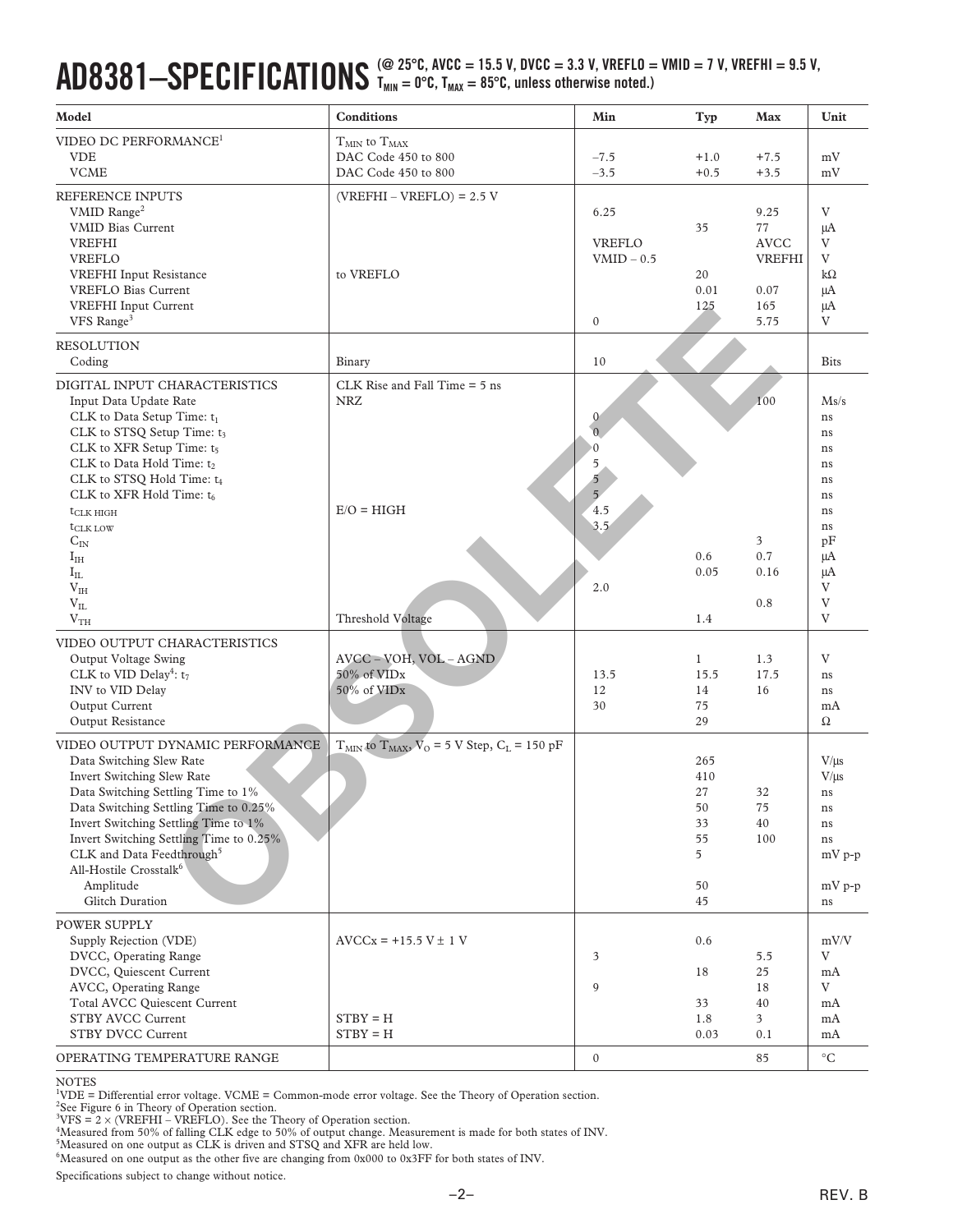### **TIMING CHARACTERISTICS**

| <b>Parameter</b> |                                       | <b>Conditions</b>               | Min  | Typ  | <b>Max</b> | Unit |
|------------------|---------------------------------------|---------------------------------|------|------|------------|------|
|                  | $t_1$ CLK to Data Setup Time          | CLK Rise and Fall Time $= 5$ ns |      |      |            | ns   |
|                  | t <sub>2</sub> CLK to Data Hold Time  | CLK Rise and Fall Time $= 5$ ns |      |      |            | ns   |
|                  | t <sub>3</sub> CLK to STSQ Setup Time | CLK Rise and Fall Time $= 5$ ns |      |      |            | ns   |
|                  | $t_4$ CLK to STSQ Hold Time           | CLK Rise and Fall Time $= 5$ ns |      |      |            | ns   |
|                  | $t_5$ CLK to XFR Setup Time           | CLK Rise and Fall Time $= 5$ ns |      |      |            | ns   |
|                  | $t_6$ CLK to XFR Hold Time            | CLK Rise and Fall Time $= 5$ ns |      |      |            | ns   |
|                  | $t_7$ CLK to VID Delay                |                                 | 13.5 | 15.5 | 17.5       | ns   |



Figure 3. Output Timing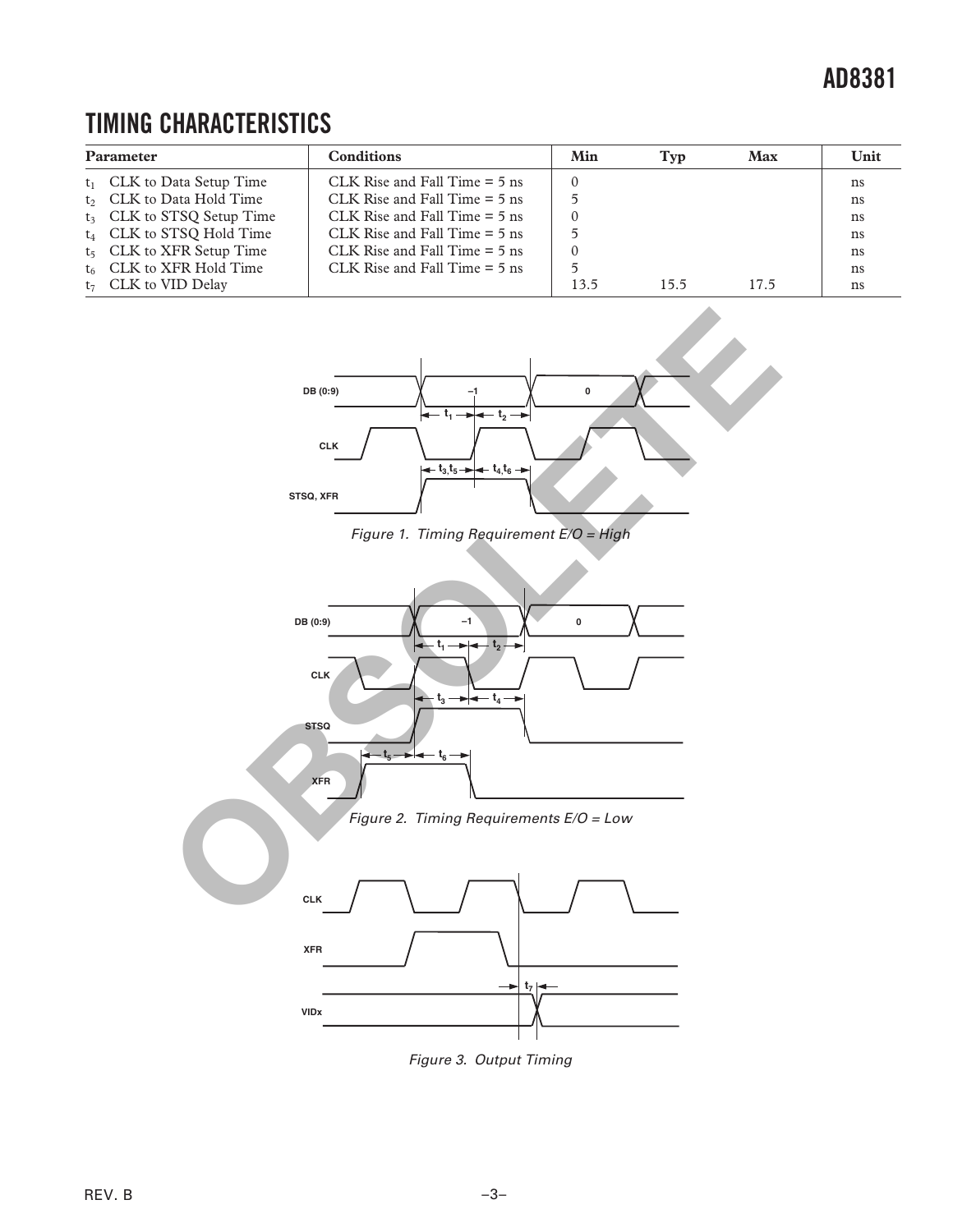#### **ABSOLUTE MAXIMUM RATINGS<sup>1</sup>**

| Supply Voltages                                                              |
|------------------------------------------------------------------------------|
|                                                                              |
| DVCC – DGND                                                                  |
| <b>Input Voltages</b>                                                        |
| Maximum Digital Input Voltages $\dots \dots$ DVCC + 0.5 V                    |
| Minimum Digital Input Voltages $\dots \dots$ DGND – 0.5 V                    |
| Maximum Analog Input Voltages AVCC + 0.5 V                                   |
| Minimum Analog Input Voltages $\dots \dots$ AGND – 0.5 V                     |
| Internal Power Dissipation <sup>2</sup>                                      |
| LQFP Package @ $25^{\circ}$ C Ambient 2.7 W                                  |
| Output Short Circuit Duration  Infinite                                      |
| Operating Temperature Range $\ldots \ldots \ldots \ldots \ldots$ 0°C to 85°C |
| Storage Temperature Range $\ldots \ldots \ldots -65$ °C to +125°C            |
| Lead Temperature Range (Soldering 10 sec)  300°C                             |
| <b>NOTES</b>                                                                 |

<sup>1</sup>Stresses above those listed under the Absolute Maximum Ratings may cause permanent damage to the device. This is a stress rating only; functional operation of the device at these or any other conditions above those indicated in the operational section of this specification is not implied. Exposure to the absolute maximum ratings for extended periods may reduce device reliability.

<sup>2</sup>48-lead LQFP Package:  $\theta_{IA}$  = 45°C/W (Still Air, 4-Layer PCB)

 $\theta_{\text{IC}} = 19^{\circ}\text{C/W}$ 

#### **Overload Protection**

The AD8381 employs a two-stage overload protection circuit that consists of an output current limiter and a thermal shutdown.

The maximum current at any one output of the AD8381 is internally limited to 100 mA average. In the event of a momentary short circuit between a video output and a power supply rail (VCC or AGND), the output current limit is sufficiently low to provide temporary protection.

The thermal shutdown debiases the output amplifier when the junction temperature reaches the internally set trip point. In the event of an extended short circuit between a video output and a power supply rail, the output amplifier current continues to switch between 0 mA and 100 mA typ with a period determined by the thermal time constant and the hysteresis of the thermal trip point. The thermal shutdown provides long term protection by limiting the average junction temperature to a safe level.

Recovery from a momentary short circuit is fast, approximately 100 ns. Recovery from a thermal shutdown is slow and is dependent on the ambient temperature.

#### **CAUTION**

ESD (electrostatic discharge) sensitive device. Electrostatic charges as high as 4000 V readily accumulate on the human body and test equipment and can discharge without detection. Although the AD8381 features proprietary ESD protection circuitry, permanent damage may occur on devices subjected to high-energy electrostatic discharges. Therefore, proper ESD precautions are recommended to avoid performance degradation or loss of functionality.

#### **MAXIMUM POWER DISSIPATION**

The maximum power that can be safely dissipated by the AD8381 is limited by its junction temperature. The maximum safe junction temperature for plastic encapsulated devices is determined by the glass transition temperature of the plastic, approximately 150∞C. Exceeding this limit temporarily may cause a shift in the parametric performance due to a change in the stresses exerted on the die by the package. Exceeding a junction temperature of 175∞C for an extended period can result in device failure.

To ensure proper operation within the specified operating temperature range, it is necessary to limit the maximum power dissipation as follows:

$$
P_{DMAX} = (T_{JMAX} - T_A)/\theta_{JA}
$$

where:





Figure 4. Maximum Power Dissipation vs. Temperature

**ORDERING GUIDE**

| Model                  | Temperature   Package<br>Range   | Description                             | Package<br>Option |  |
|------------------------|----------------------------------|-----------------------------------------|-------------------|--|
| AD8381JST<br>AD8381-EB | $0^{\circ}$ C to 85 $^{\circ}$ C | 48-Lead LQFP<br><b>Evaluation Board</b> | $ST-48$           |  |

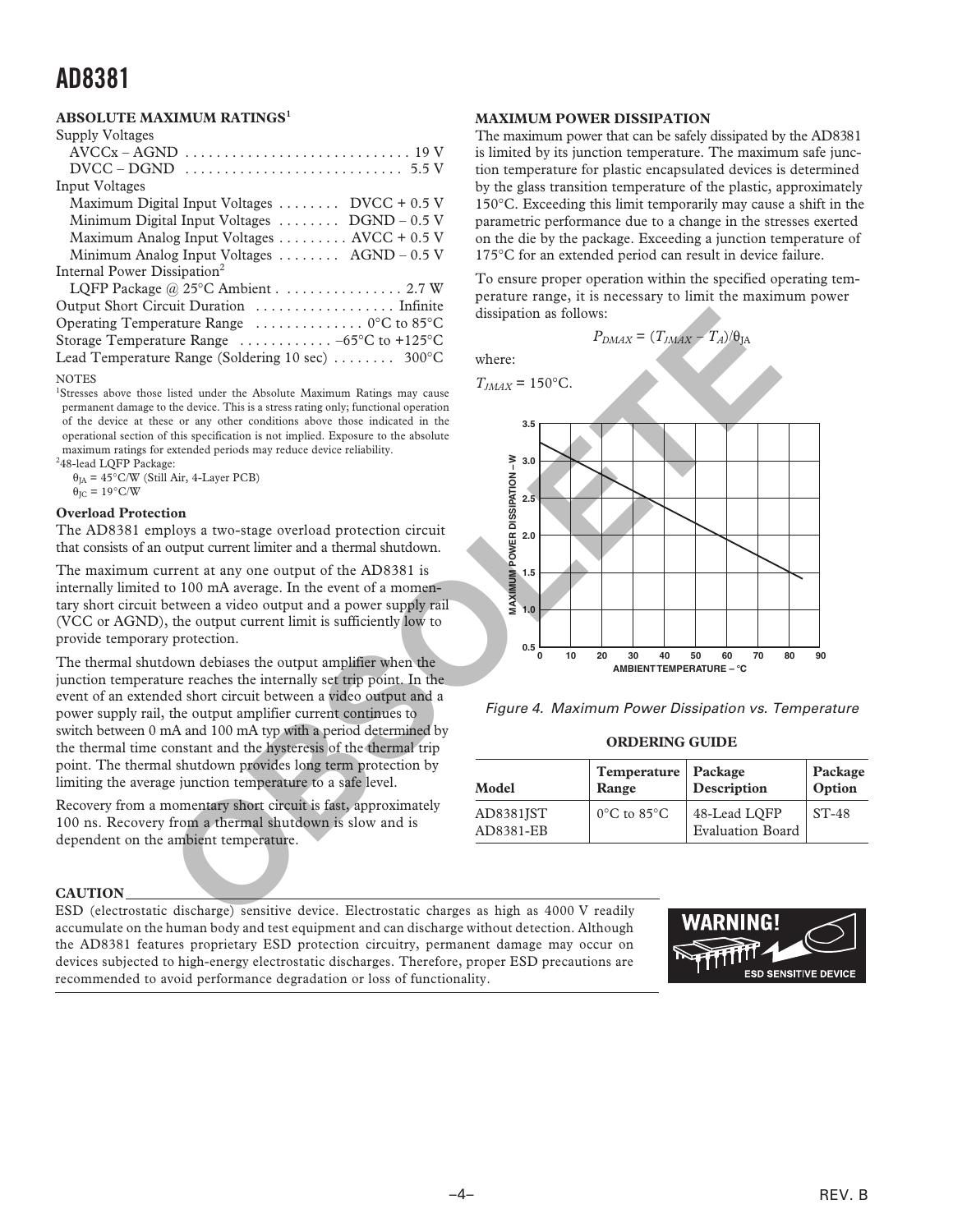#### **PIN CONFIGURATION**



#### **PIN FUNCTION DESCRIPTIONS**

|                             |                                       | DB5   7<br>DB6 8<br>DB7<br>DB8 10<br>DB9 11<br>$NC$ $12$<br>13   14   15  <br><b>NC = NO CONNECT</b> | 30 VID3<br>(Not to Scale)<br>29 AGND3, 4<br>28 VID4<br>27 AVCC4, 5<br>$26$ VID5<br>25 AGND5<br>16<br><b>AVCCBIAS</b><br>BYP<br>AGNDBIAS<br>$rac{c}{x}$<br>STBY<br>š<br>PIN FUNCTION DESCRIPTIONS                                                                             |  |
|-----------------------------|---------------------------------------|------------------------------------------------------------------------------------------------------|------------------------------------------------------------------------------------------------------------------------------------------------------------------------------------------------------------------------------------------------------------------------------|--|
| Pin No.                     | Mnemonic                              | <b>Function</b>                                                                                      | Description                                                                                                                                                                                                                                                                  |  |
| 1, 12, 19, 23,<br>24, 43-45 | <b>NC</b>                             | No Connect                                                                                           |                                                                                                                                                                                                                                                                              |  |
| 2–11                        | DB(0:9)                               | Data Input                                                                                           | 10-Bit Data Input MSB = DB (9).                                                                                                                                                                                                                                              |  |
| 13                          | E/O                                   | Even/Odd Select                                                                                      | The active CLK edge is the rising edge when this input is held high,<br>and it is the falling edge when this input is held low.<br>Data is loaded sequentially on the rising edges of CLK when this input<br>is high and loaded on the falling edges when this input is low. |  |
| 14                          | R/L                                   | Right/Left Select                                                                                    | A new data loading sequence begins on the left, with Channel 0, when this<br>input is low, and on the right, with Channel 5, when this input is high.                                                                                                                        |  |
| 15                          | <b>INV</b>                            | Invert                                                                                               | When this pin is high, the analog output voltages are above VMID.<br>When low, the analog output voltages are below VMID.                                                                                                                                                    |  |
| 16                          | <b>DGND</b>                           | Digital Supply Return                                                                                | This pin is normally connected to the analog ground plane.                                                                                                                                                                                                                   |  |
| 17                          | <b>DVCC</b>                           | Digital Power Supply                                                                                 | Digital Power Supply.                                                                                                                                                                                                                                                        |  |
| 18, 27, 31<br>35, 42        | <b>AVCCx</b>                          | <b>Analog Power Supplies</b>                                                                         | Analog Power Supplies.                                                                                                                                                                                                                                                       |  |
| 20                          | <b>STBY</b>                           | Standby                                                                                              | When high, the internal circuits are debiased and the power<br>dissipation drops to a minimum.                                                                                                                                                                               |  |
| 21                          | <b>BYP</b>                            | <b>Bypass</b>                                                                                        | A 0.1 µF capacitor connected between this pin and AGND ensures<br>optimum settling time.                                                                                                                                                                                     |  |
| 22, 25, 29<br>33, 37, 41    | <b>AGNDx</b>                          | Analog Supply Returns                                                                                | These pins are normally connected to the analog ground plane.                                                                                                                                                                                                                |  |
| 26, 28, 30,<br>32, 34, 36   | VID5, VID4, VID3,<br>VID2, VID1, VID0 | Analog Outputs                                                                                       | These pins are directly connected to the analog inputs of the LCD panel.                                                                                                                                                                                                     |  |
| 38                          | <b>VMID</b>                           | Midpoint Reference                                                                                   | The voltage applied between this pin and AGND sets the midpoint<br>reference of the analog outputs. This pin is normally connected to VCOM.                                                                                                                                  |  |
| 39                          | <b>VREFLO</b>                         | <b>Full-Scale Reference</b>                                                                          | The voltage applied between Pins 39 and 40 sets the full-scale output voltage.                                                                                                                                                                                               |  |
| 40                          | VREFHI                                | <b>Full-Scale Reference</b>                                                                          | The voltage applied between Pins 39 and 40 sets the full-scale output voltage.                                                                                                                                                                                               |  |
| 46                          | <b>STSQ</b>                           | <b>Start Sequence</b>                                                                                | A new data loading sequence begins on the rising edge of CLK when<br>this input was high on the preceding rising edge of CLK and the E/O<br>input is held high.                                                                                                              |  |
|                             |                                       |                                                                                                      | A new data loading sequence begins on the falling edge of CLK when<br>this input was high on the preceding falling edge of CLK and the E/O<br>input is held low.                                                                                                             |  |
| 47                          | <b>XFR</b>                            | Data Transfer                                                                                        | Data is transferred to the outputs on the immediately following falling<br>edge of CLK when this input is high on the rising edge of CLK.                                                                                                                                    |  |
| 48                          | ${\rm CLK}$                           | Clock                                                                                                | Clock Input.                                                                                                                                                                                                                                                                 |  |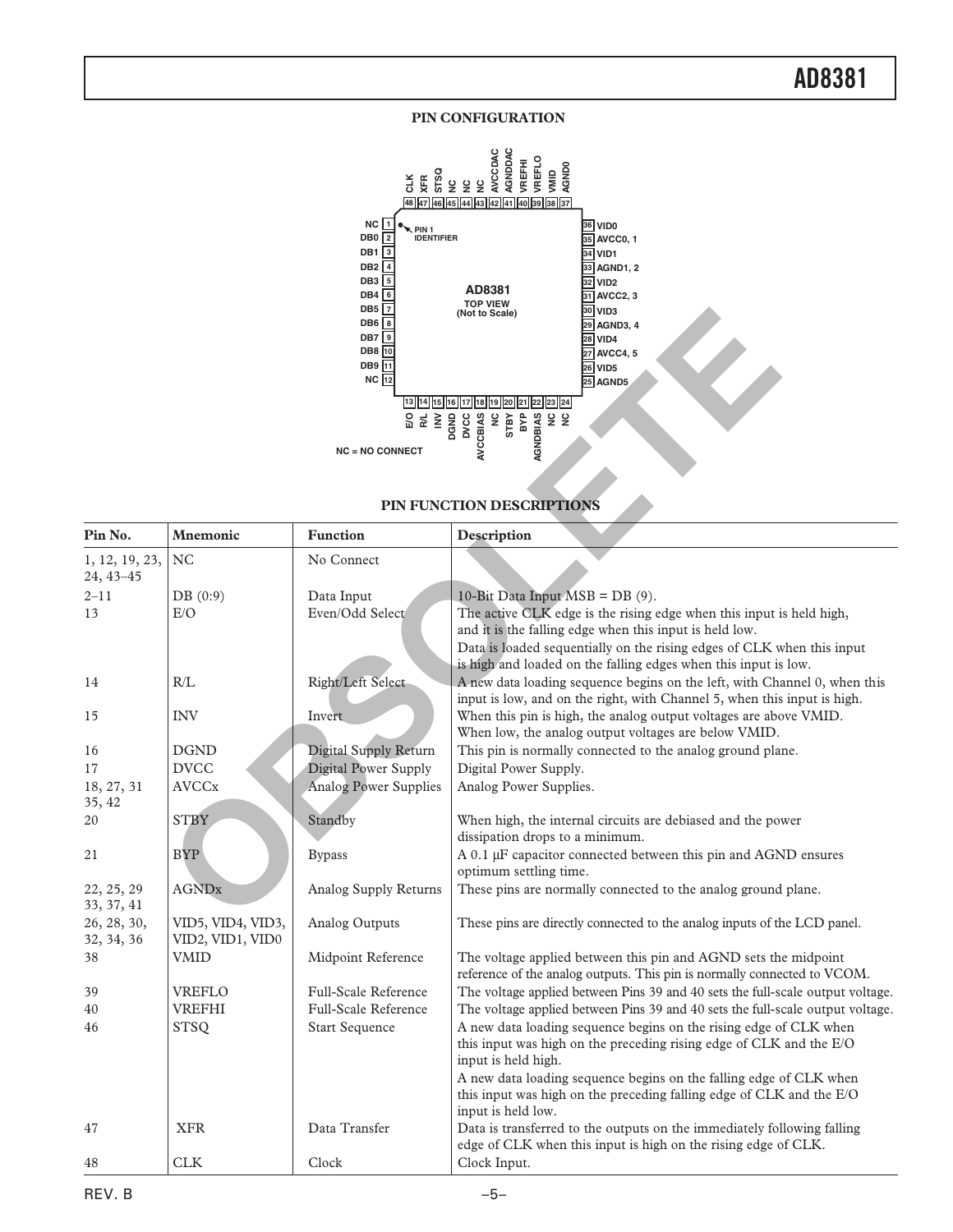### **AD8381 –Typical Performance Characteristics**



TPC 1. Invert Switching 10 V Step Response (Rise) at  $C_L$ 



TPC 2. Data Switching 5 V Step Response (Rise) at  $C_L$ , INV = L



TPC 3. Data Switching 5 V Step Response (Rise) at  $C_L$ , INV = H



TPC 4. Invert Switching 10 V Step Response (Fall) at  $C_L$ 



TPC 5. Data Switching 5 V Step Response (Fall) at  $C_L$ , INV = L



TPC 6. Data Switching 5 V Step Response (Fall) at  $C_L$ ,  $INV = H$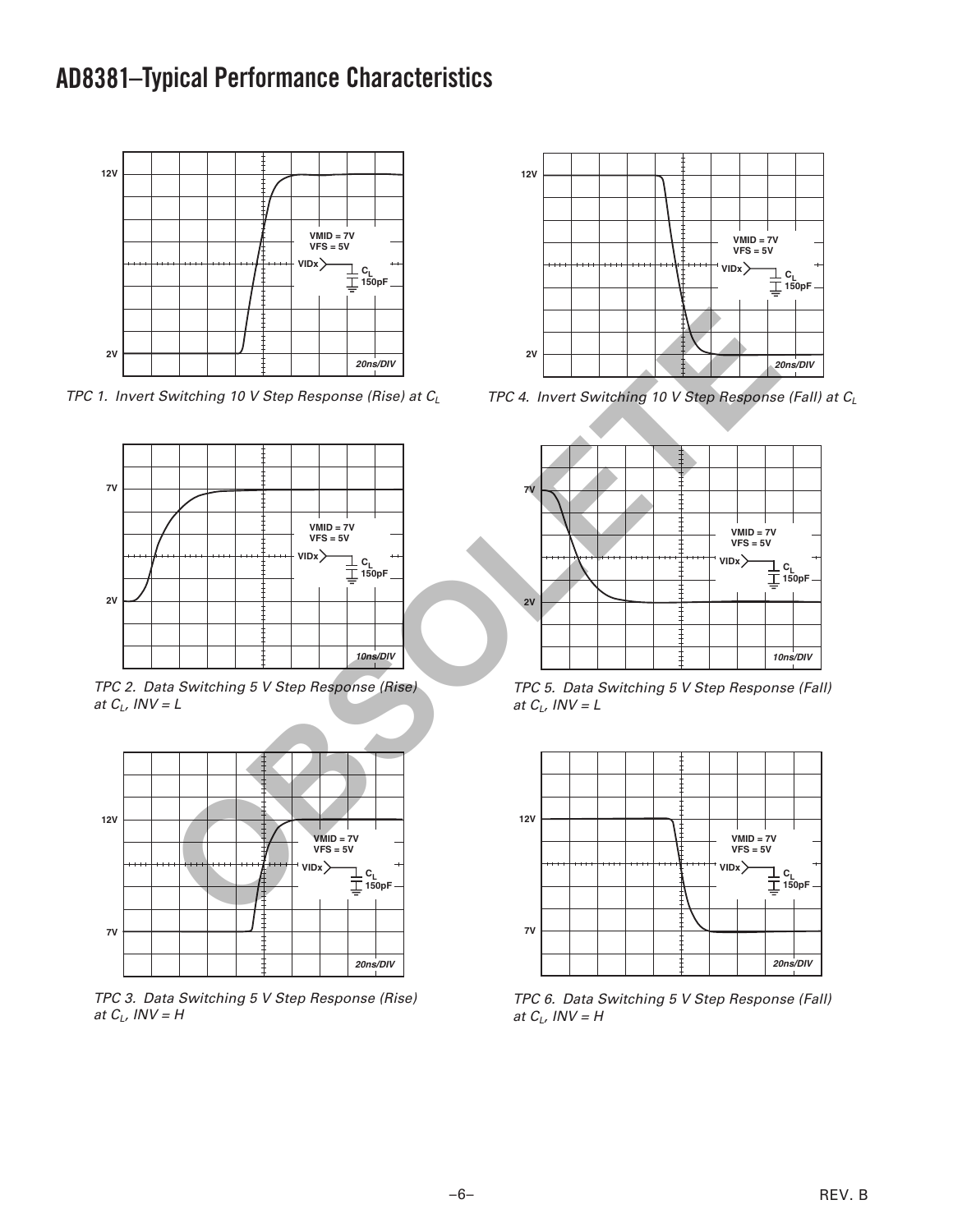

TPC 7. Output Settling Time (Rising Edge) at  $C_{L}$ , 5 V Step, INV = Low



TPC 8. Output Settling Time (Rising Edge) at  $C_L$ , 5 V Step, INV = High



TPC 9. All-Hostile Crosstalk at  $C_L$ 



TPC 10. Output Settling Time (Falling Edge) at  $C_L$ , 5 V Step, INV = Low



TPC 11. Output Settling Time (Falling Edge) at  $C_L$ , 5 V Step, INV = High



TPC 12. Data Switching Transient (Feedthrough) at  $C_L$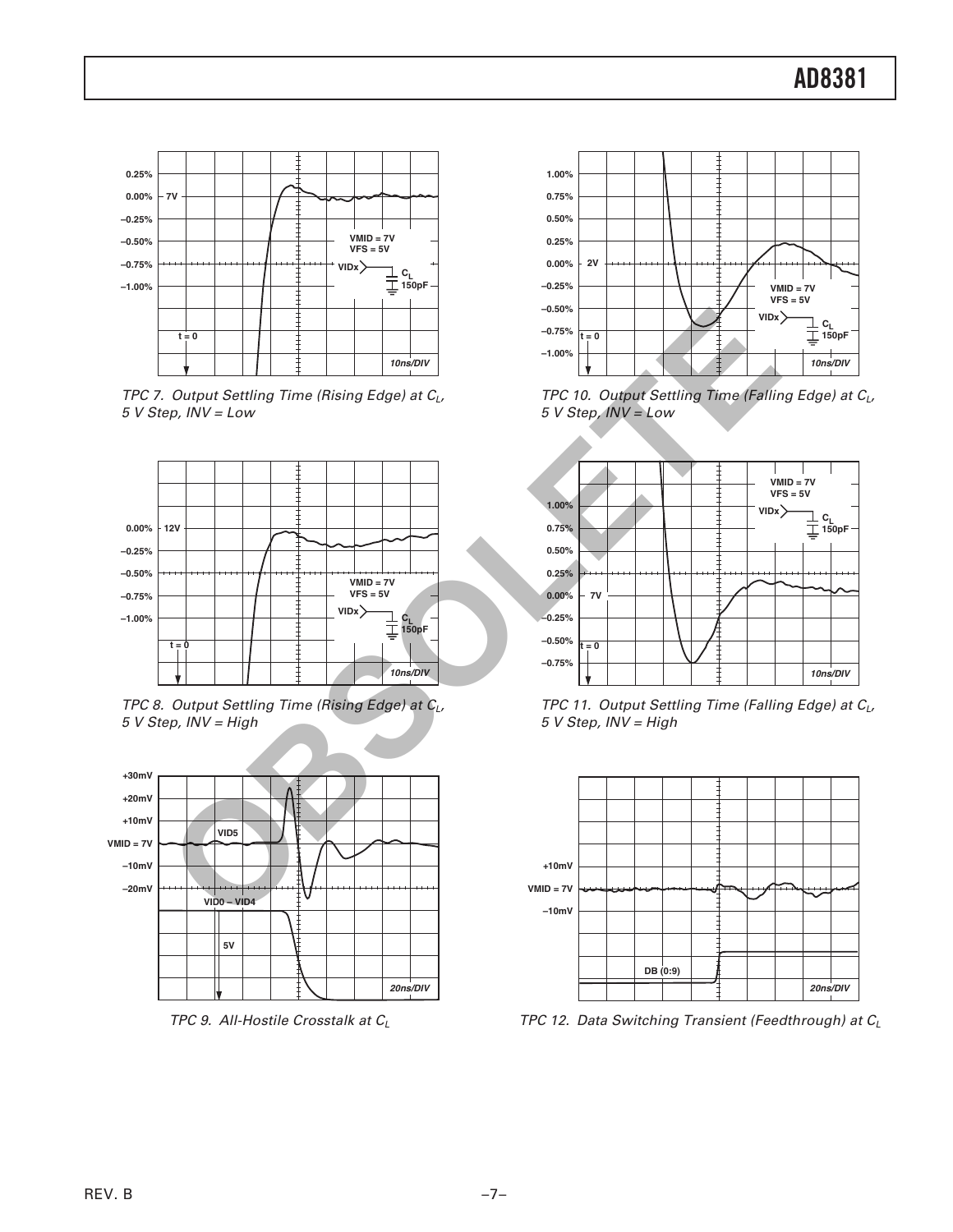

TPC 13. Differential Nonlinearity (DNL) vs. Code, INV = H



TPC 14. Integral Nonlinearity (INL) vs. Code, INV = H



TPC 15. Normalized VDE at Code 0 vs. VMID, AVCC = 15.5 V



TPC 16. Differential Nonlinearity (DNL) vs. Code, INV = L



TPC 17. Integral Nonlinearity (INL) vs. Code, INV = L



TPC 18. AVCC Power Supply Rejection vs. Frequency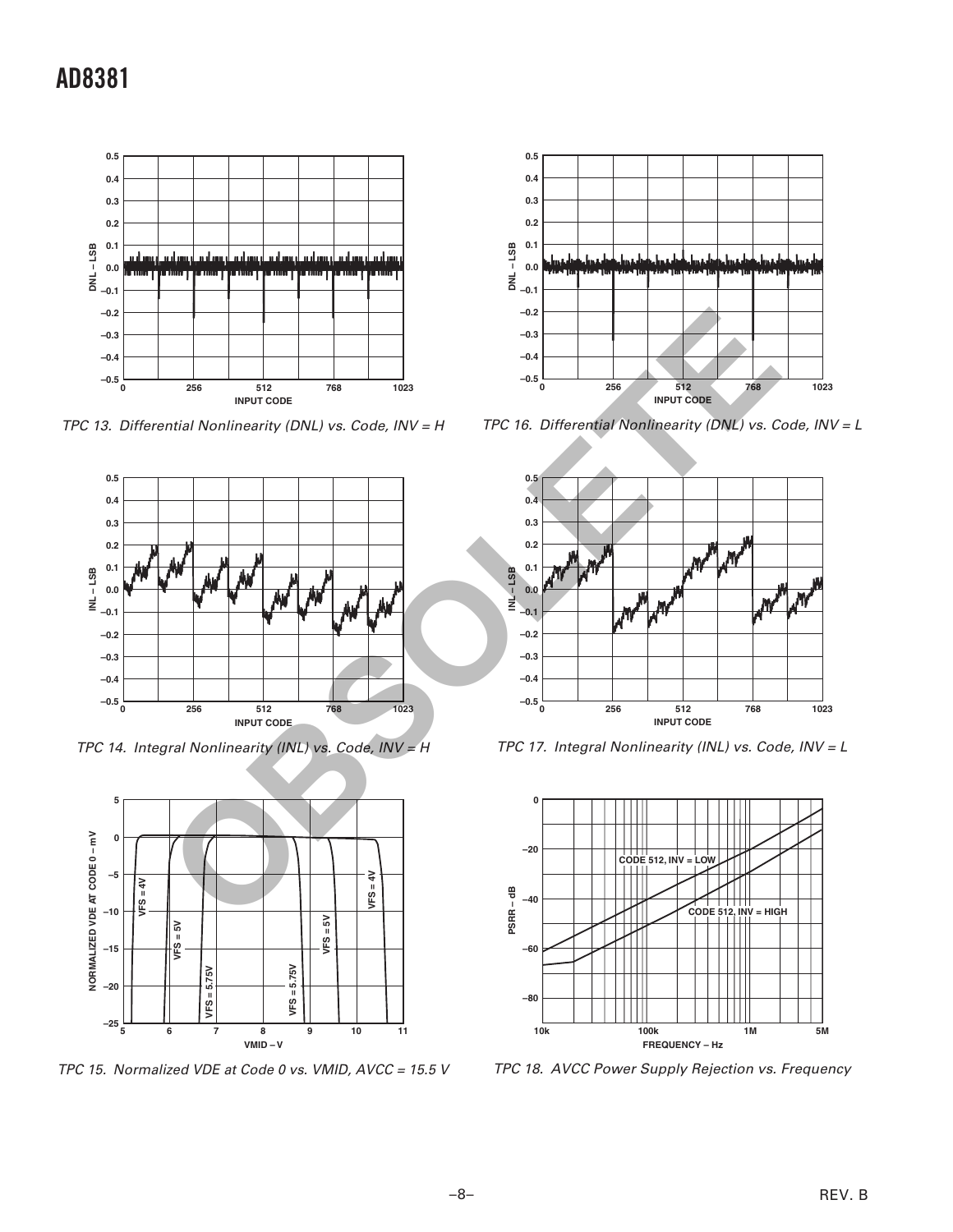

TPC 19. Differential Error Voltage (VDE) vs. Code



TPC 20. Differential Error Voltage (VDE) vs. Temperature



TPC 21. Common-Mode Error Voltage (VCME) vs. Code



TPC 22. Common-Mode Error (VCME) vs. Temperature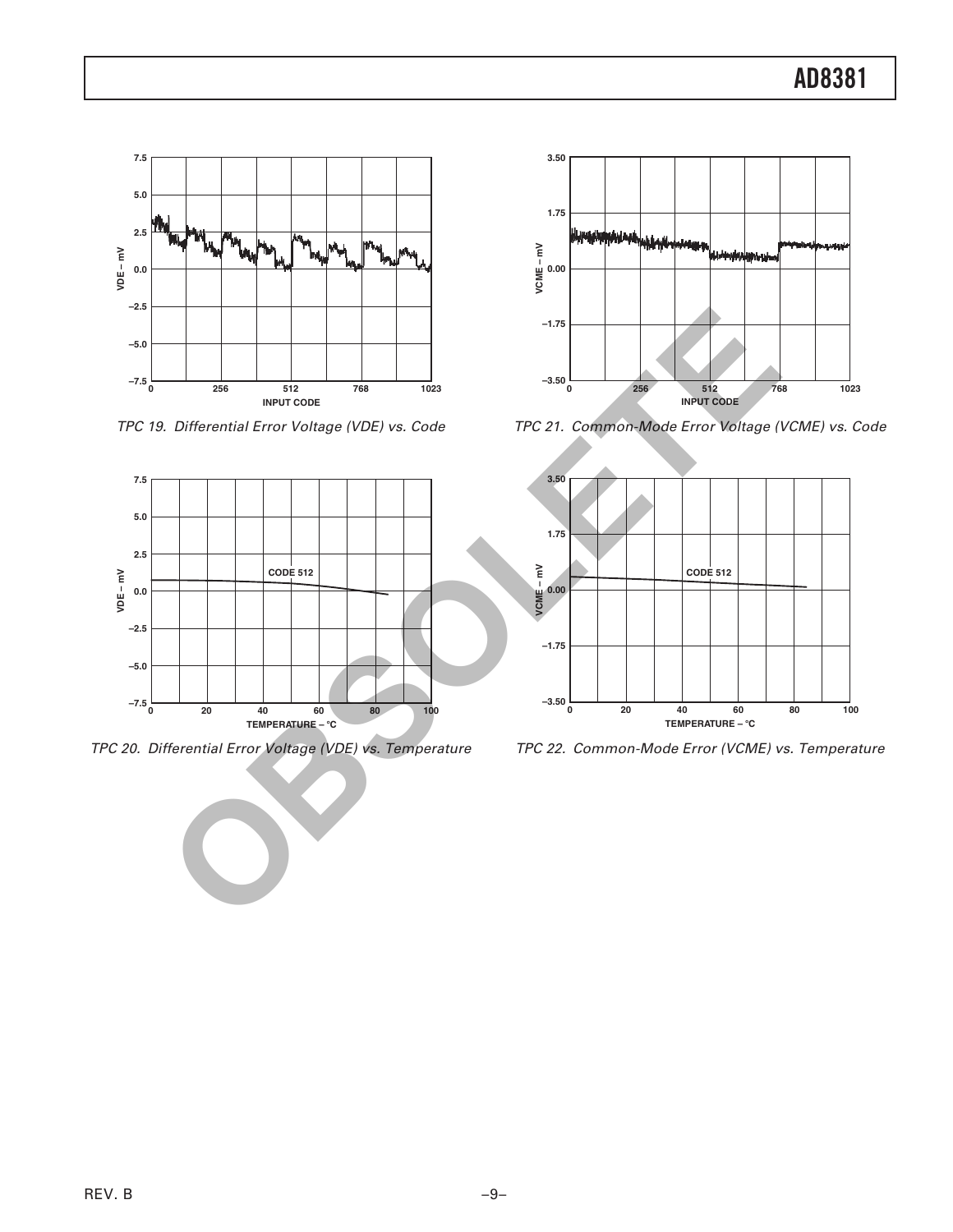#### **FUNCTIONAL DESCRIPTION**

The AD8381 is a system building block designed to directly drive the columns of LCD panels of the type popularized for use in data projectors. It comprises six channels of precision 10-bit digital-to-analog converters loaded from a single, high speed, 10-bit-wide input. Precision current feedback amplifiers, providing well-damped pulse response and rapid voltage settling into large capacitive loads, buffer the six outputs. Laser trimming at the wafer level ensure low absolute output errors and tight channelto-channel matching. In addition, tight part-to-part matching in high channel count systems is guaranteed by the use of an external voltage reference.

#### **Input Data Loading (STart SeQuence Control—STSQ)**

A valid STSQ control input initiates a new six-clock pulse loading cycle, during which six input data words are loaded sequentially into six internal channels. A new loading sequence begins on the current active CLK edge only when STSQ was held high at the preceding active CLK edge.

#### **Data Loading—Expanded Systems (Even/Odd Control)**

To facilitate expanded, even/odd systems, the active CLK edge, at which input data is loaded, is set with the E/O control input.

Input data is loaded on rising CLK edges while the E/O input is held high and loaded on falling CLK edges while the E/O input is held low.

#### **Data Loading—Inverted Images (Right/Left Control)**

To facilitate image mirroring, the order in which input data is loaded is set with the R/L input.

A new loading sequence begins at Channel 0 and proceeds to Channel 5 when the R/L input is held high and begins at Channel 5 and proceeding to Channel 0 when the R/L input is held low.

#### **Data Transfer to Outputs (XFR Control)**

Data transfer to all outputs is initiated by the XFR control input. When XFR is held high during a rising CLK edge, data is simultaneously transferred to all outputs on the immediately following falling CLK edge.

#### **VCOM Reference (VMID Reference Input)**

An external analog reference voltage connected to this input sets the reference level at the outputs. This input is normally connected to VCOM.

#### **Full-Scale Output (VREFHI, VREFLO Reference Inputs)**

The difference between two external analog reference voltages, connected to these inputs, sets the full-scale output voltage at the outputs. VREFLO is normally tied to VMID.

#### **Analog Voltage Inversion (INVert Control)**

To facilitate systems that use column, row or pixel inversion, the analog output voltage inversion is controlled by the INV control input. While INV is high, the analog voltage equivalent of the input code is subtracted from (VMID + VFS) at each output. While INV is low, the analog voltage equivalent of the input code is added to (VMID – VFS) at each output. extendion to the state of the induced state in the output in the state of the state of the state of the state of the state of the state of the state of the state of the state of the state of the state of the state of the s

#### **Standby Mode (STBY Control)**

A high applied to the STBY input debiases the internal circuitry, dropping the quiescent power dissipation to a few milliwatts. Since both digital and analog circuits are debiased, all stored data will be lost. Upon returning STBY to low, normal operation is restored.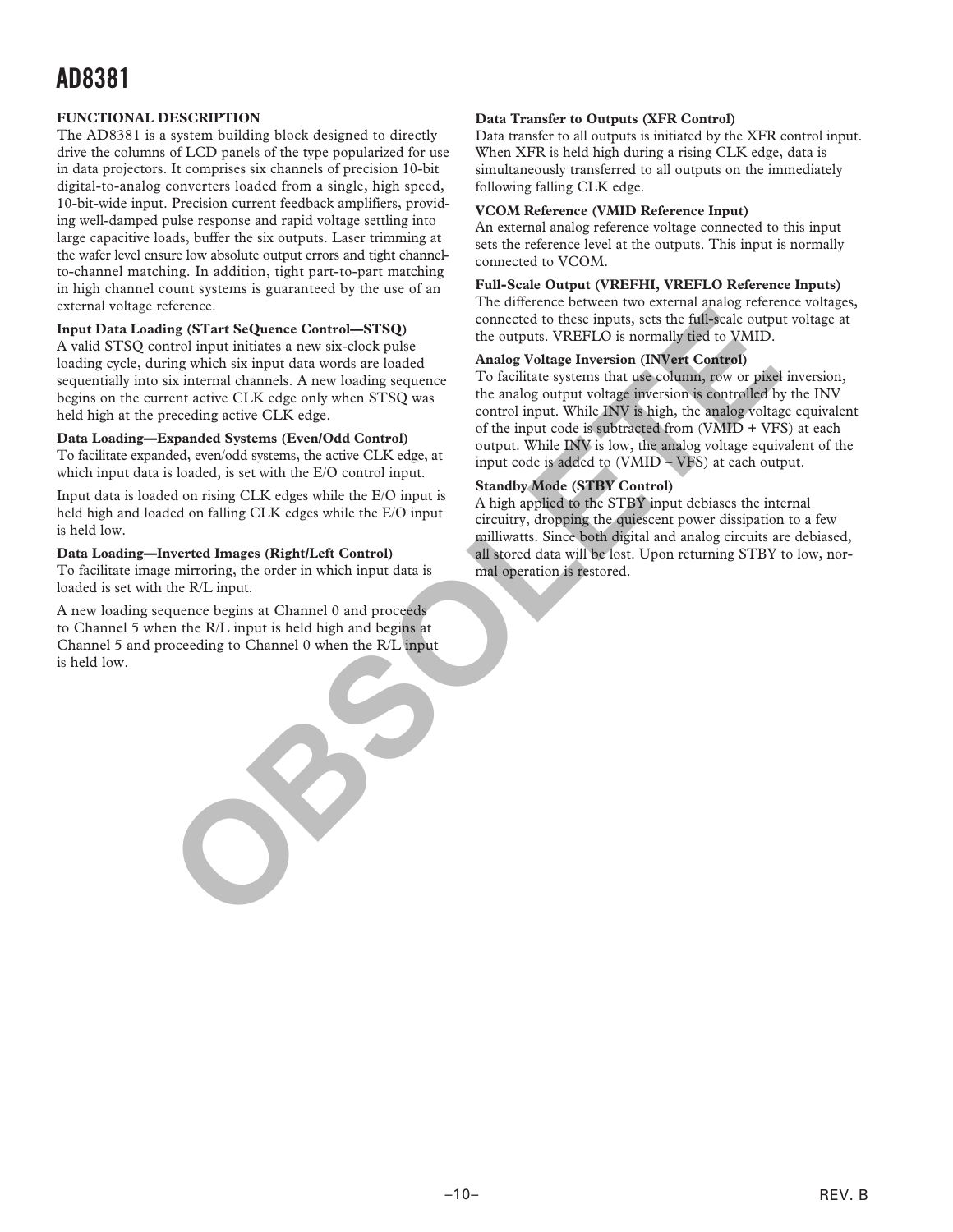#### **TRANSFER FUNCTION**

The AD8381 has two regions of operation, selected by the INV input, where the video output voltages are either above or below a reference voltage, applied externally at the VMID input.

The transfer function defines the analog output voltage as the function of the digital input code as follows:

$$
VOUT = VMID \pm VFS \times \left(1 - \frac{n}{1023}\right)
$$

where:

 $n =$ input code

$$
VFS = 2 \times (VREFHI - VREFLO)
$$



#### Figure 5. Transfer Function

The region over which the output voltage varies with input code is selected by the INV input. When INV is low, the output voltage increases from  $(VMID - VFS)$ , (where  $VFS =$  the full-scale output voltage), to VMID as the input code increases from 0 to 1023. When INV is high, the output voltage decreases from (VMID + VFS) to VMID with increasing input code.

For each value of input code there are then two possible values of output voltage. When INV is low, the output is defined as VOUTP(n) where n is the input code and P indicates the operating region where the slope of the transfer function is positive. When INV is high, the output is defined as VOUTN(n) where N indicates the operating region where the slope of the transfer function is negative.

#### **ACCURACY**

To best correlate transfer function errors to image artifacts, the overall accuracy of the AD8381 is defined by two parameters, VDE and VCME.

VDE, the differential error voltage, measures the deviation of the rms value of the output from the rms value of the ideal. It is dependent on the difference between the output amplitudes VOUTN(n) and VOUTP(n) at a particular code. The defining expression is

$$
VDE = \frac{1}{2} \times (VOUTN(n) - VOUTP(n)) - \left(VFS \times \left(1 - \frac{n}{1023}\right)\right)
$$

where:

$$
\frac{1}{2} \times (VOUTN(n) - VOUTP(n))
$$
 is the rms value of the output.

 $(VFS \times (1 - n/1023))$  is the rms value of the ideal.

VCME, the common-mode error voltage, measures the deviation of the average value of the output from the average value of the ideal. It is dependent on the average between the output amplitudes VOUTN(n) and VOUTP(n) at a particular code.

The defining expression is:

$$
VCME = \frac{1}{2} \times \left(\frac{1}{2} \times (VOUTN(n) + VOUTP(n)) - VMID\right)
$$

where:

$$
\frac{1}{2} \times (VOUTN(n) + VOUTP(n))
$$
 is the average value of the output.

*VMID* is the average value of the ideal.

#### **MAXIMUM FULL-SCALE OUTPUT VOLTAGE**

The following conditions limit the range of usable output voltages:

- The internal DACs limit the minimum allowed voltage at the VMID input to 5.3 V.
- The scale factor control loop limits the maximum full-scale output voltage to 5.75 V.
- The output amplifiers settle cleanly at voltages within 1.3 V from the supply rails.
- The common-mode range of the output amplifiers limit the maximum value of VMID to AVCC – 3.

At any given valid value of VMID, the voltage required to reach any one of the above limits defines the maximum usable fullscale output voltage VFSMAX.

VFSMAX is the envelope in Figure 6. The valid range of VMID is the shaded area.



Figure 6. VFSMAX vs. VMID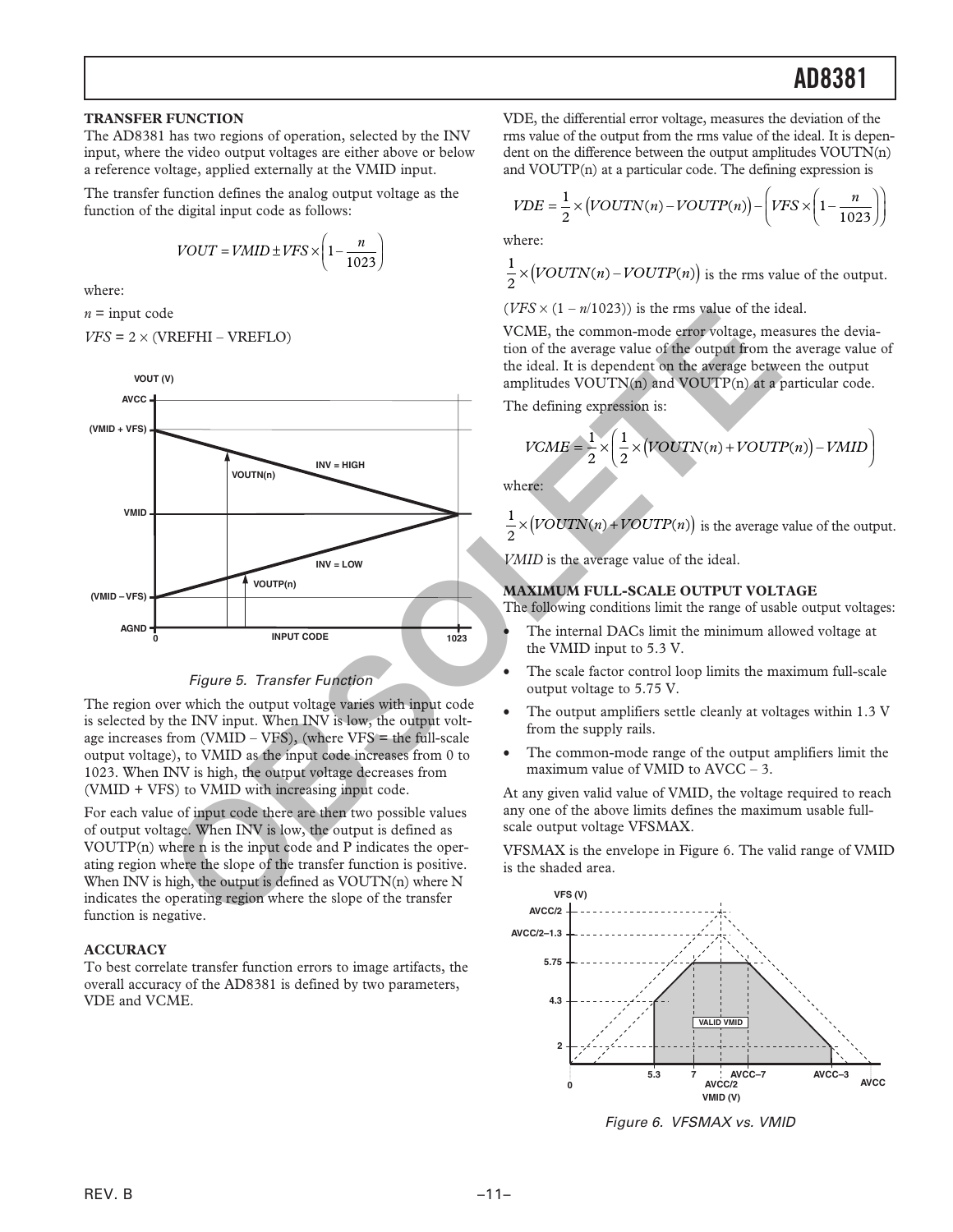#### **Operating Modes—6-Channel Systems**

The simplest full color LCD based system is characterized by an image processor with a single 10-bit-wide data bus and a 6-channel LCD per color.

Such systems usually have VGA or SVGA resolution and require a single AD8381 per color.

The INV input facilitates column and row inversion for these systems.





#### **Operating Modes—12-Channel Systems**

Single and dual data bus type 12-channel systems are commonly in use.

The single data bus 12-channel system is characterized by an image processor with a single, 10-bit data bus and a 12-channel LCD per color. The maximum resolution of such a system is usually up to 85 Hz XGA or 75 Hz SXGA and requires two AD8381s per color.

One AD8381 is set to run in even mode while the other is in odd mode. Both AD8381s share the same data bus and CLK. The timing diagram of such system is shown in Figure 8.

The dual data bus 12-channel system is characterized by an image processor with two 10-bit parallel data buses and a 12-channel LCD. The maximum resolution of such system is usually up to 75 Hz UXGA and requires two AD8381s per color.

Both AD8381s may be set to run in Even mode and may share the same CLK. The timing diagram of each AD8381 in such system is identical to that of the 6-channel system.

The INV input facilitates column, row, and pixel inversion for both types of 12-channel systems.



#### Figure 8. Twelve-Channel Even/Odd System Timing Diagram

**Operating Modes—Large Channel Count Systems** To facilitate 18, 24, or higher channel systems, any number of required AD8381s may be cascaded.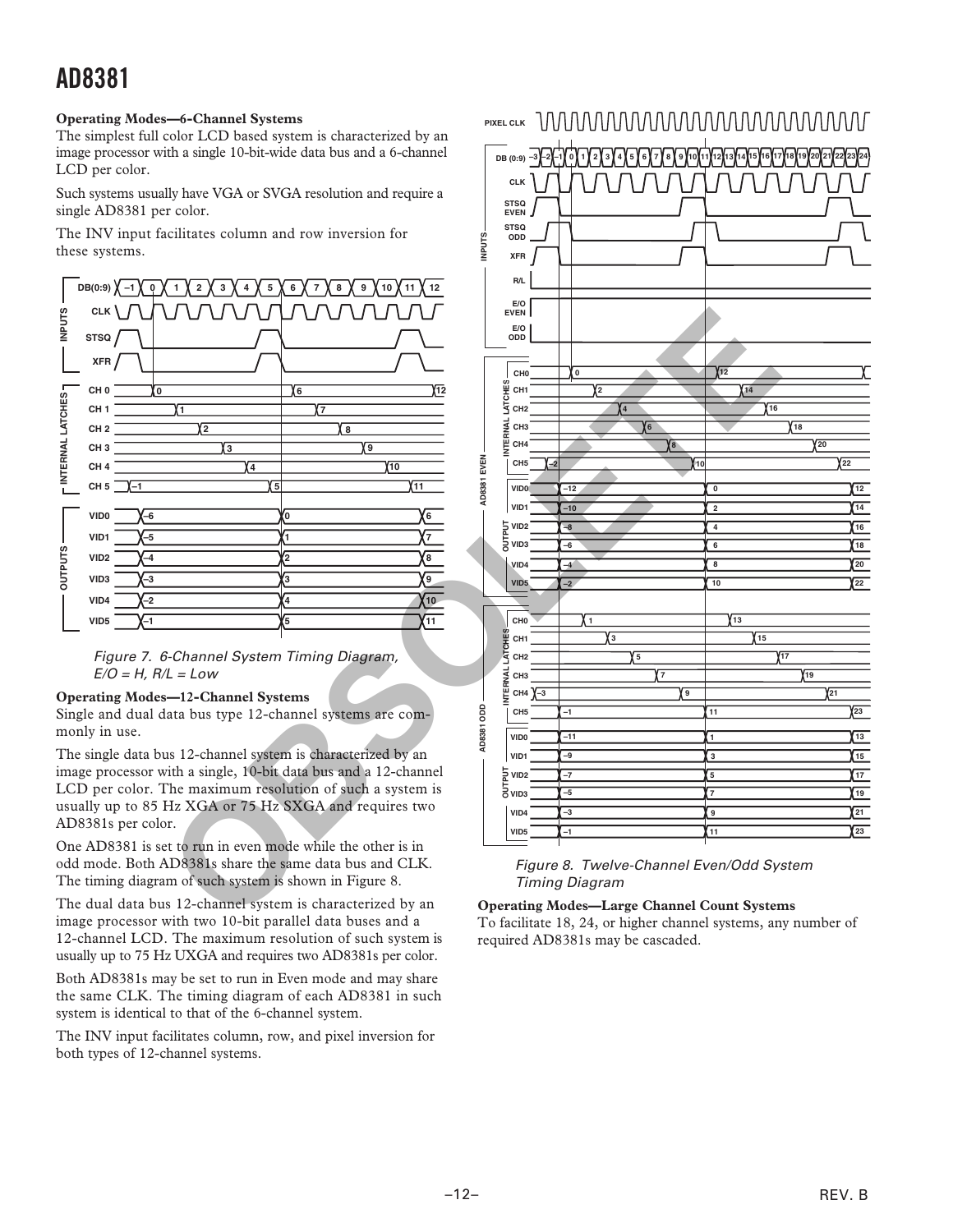

Figure 9. Single Data Bus 12-Channel Even/Odd System Block Diagram



Figure 10. Dual Parallel Data Bus 12-Channel System Block Diagram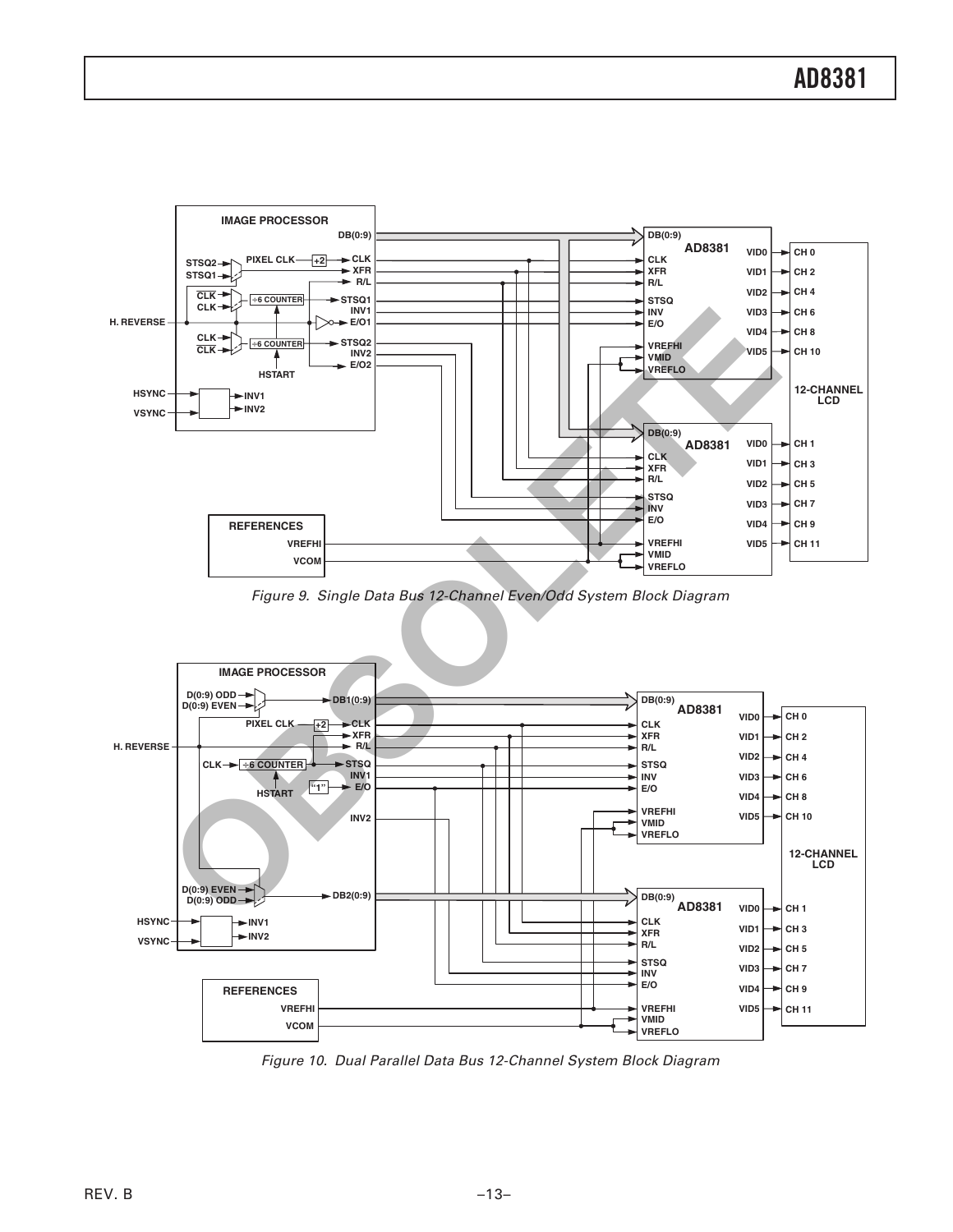#### **LAYOUT CONSIDERATIONS**

The AD8381 is a mixed-signal, high speed, very accurate device. In order to realize its specifications, it is essential to use a properly designed printed circuit board.

#### **Layout and Grounding**

The analog outputs and the digital inputs of the AD8381 are pinned out on opposite sides of the package. When laying out the circuit board, keep these sections separate from each other to minimize crosstalk and noise and the coupling of the digital input signals into the analog outputs.

All signal trace lengths should be made as short and direct as possible to prevent signal degradation due to parasitic effects. Note that digital signals should not cross or be routed near analog signals.

It is imperative to provide a solid analog ground plane under and around the AD8381. All of the ground pins of the part should be connected directly to the ground plane with no extra signal path length. For conventional operation this includes the pins DGND, AGNDDAC, AGNDBIAS, AGND0, AGND1,2, AGND3,4, and AGND5. The return traces for any of the signals should be routed close to the ground pin for that section to prevent stray signals from coupling into other ground pins.

#### **Power Supply Bypassing**

All power supply and reference pins of the AD8381 must be properly bypassed to the analog ground plane for optimum performance.

All analog supply pins may be connected directly to an analog supply plane located as close to the part as possible. A  $0.1 \mu$ F chip capacitor should be placed as close to each analog supply pin as possible and connected directly between each analog supply pin and the analog ground plane.

A minimum of 47 µF tantalum capacitor should be placed near the analog supply plane and connected directly between the supply and analog ground planes.

A minimum of 10 µF tantalum capacitor should be placed near the digital supply pin and connected directly to the analog ground plane. A  $0.1 \mu$ F chip capacitor should be connected between the digital supply pin and the analog ground.

#### **VREFHI, VMID, VREFLO Reference Distribution**

To ensure well-matched video outputs, all AD8381s must operate from equal reference voltages.

Each reference voltage should be distributed to each AD8381 directly from the source of the reference voltage with approximately equal trace lengths.

 $A$  0.1  $\mu$ F chip capacitor should be placed as close to each reference input pin as possible and directly connected between the reference input pin and the analog ground plane.



Figure 11.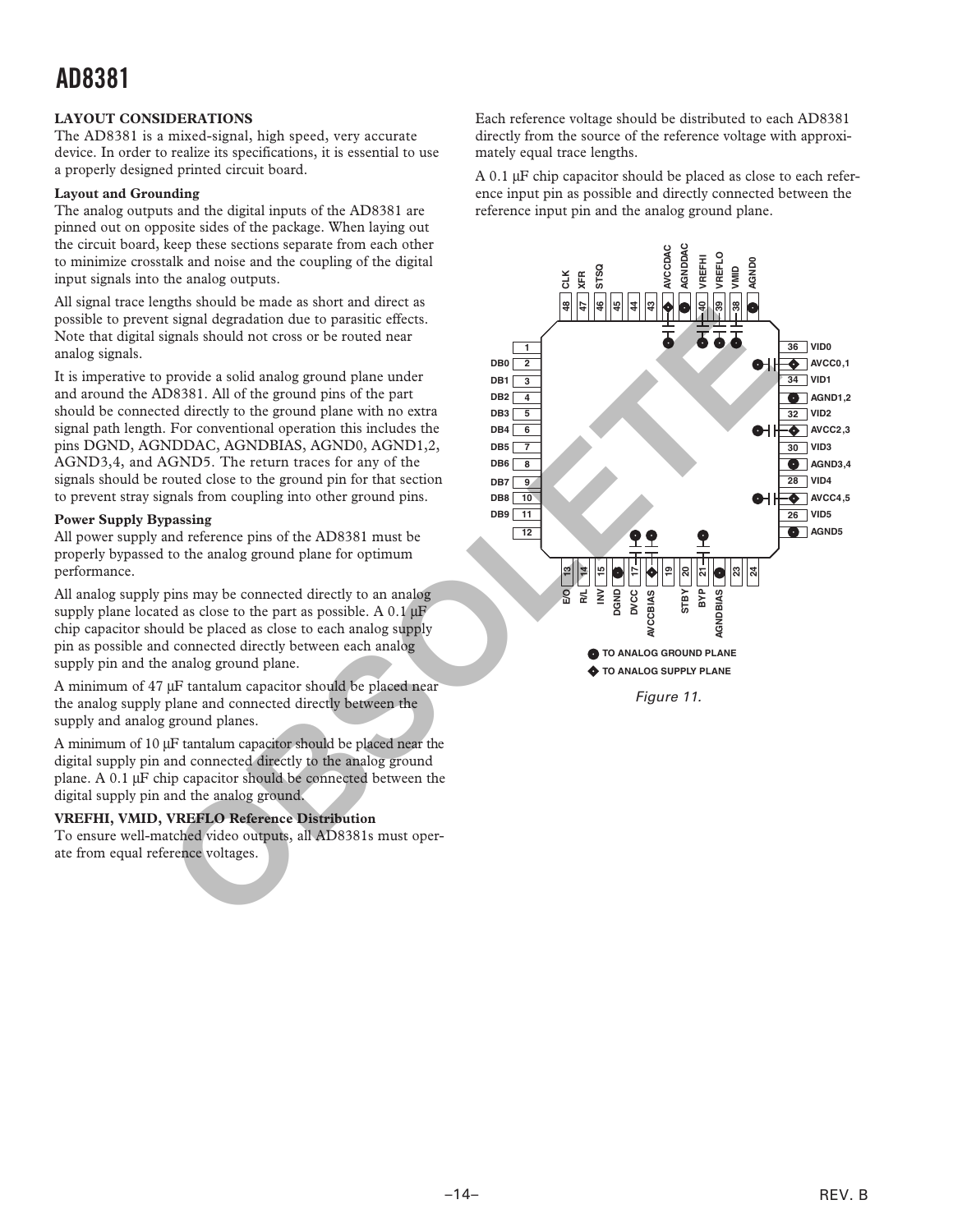#### **OUTLINE DIMENSIONS**

#### **48-Lead Low Profile Quad Flat Package [LQFP] (ST-48)**

Dimensions shown in millimeters



**COMPLIANT TO JEDEC STANDARDS MS-026BBC**